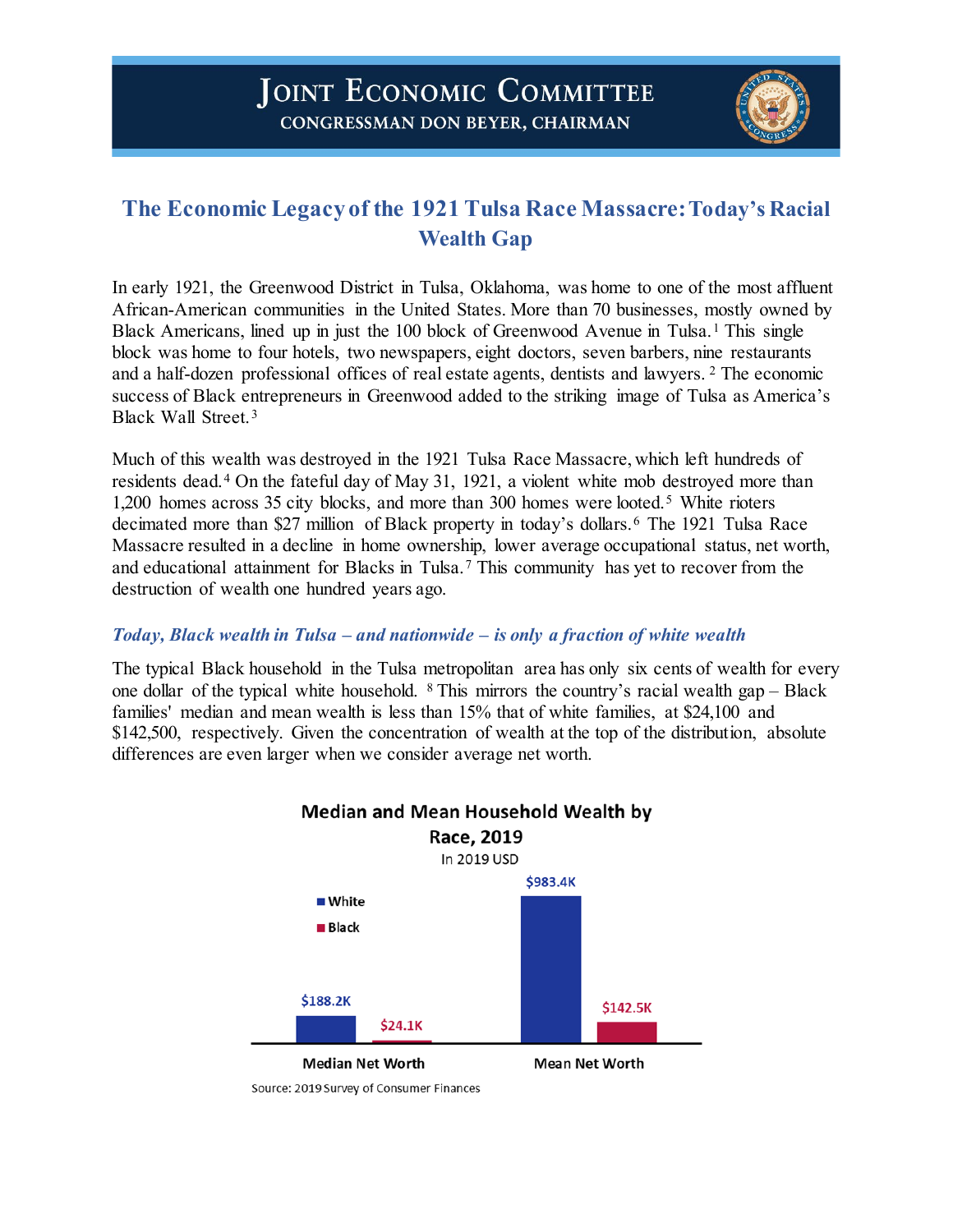### *The Economic Legacy of the 1921 Tulsa Race Massacre: Today's Racial Wealth Gap*

#### *The racial wealth gap remains persistent*

The white-Black gap in median wealth has remained relatively unchanged for decades, shifting from \$134,000 in 1989 to \$164,000 in 2019. While the gap narrows marginally after economic contractions, the impact on Black wealth lingers. The typical Black family has yet to recover their pre-Great Recession levels of wealth.<sup>[9](#page-3-8)</sup> The disproportionate impact the Great Recession, and previous contractions, had on the economic and wealth status of Black Americans left them much more vulnerable to the adverse effects of the COVID-19 pandemic.<sup>[10](#page-3-9)</sup>

White and Black Median Wealth Gap Over Time



# Source: 2019 Survey of Consumer Finances

#### *Education alone can't close the racial wealth gap*

While higher educational attainment is generally associated with more accumulated wealth, Black and Hispanic families have less median family wealth than white families with the same education.[11](#page-3-10) In fact, the typical Black family with a bachelor's degree in 2019 had less median wealth than the typical white family with a high school degree.



Source: Hernandez Kent, Ana and Lowell R. Ricketts, "Wealth Gaps between White, Black and Hispanic Families in 2019," January 2021, Federal Reserve Bank of St. Louis.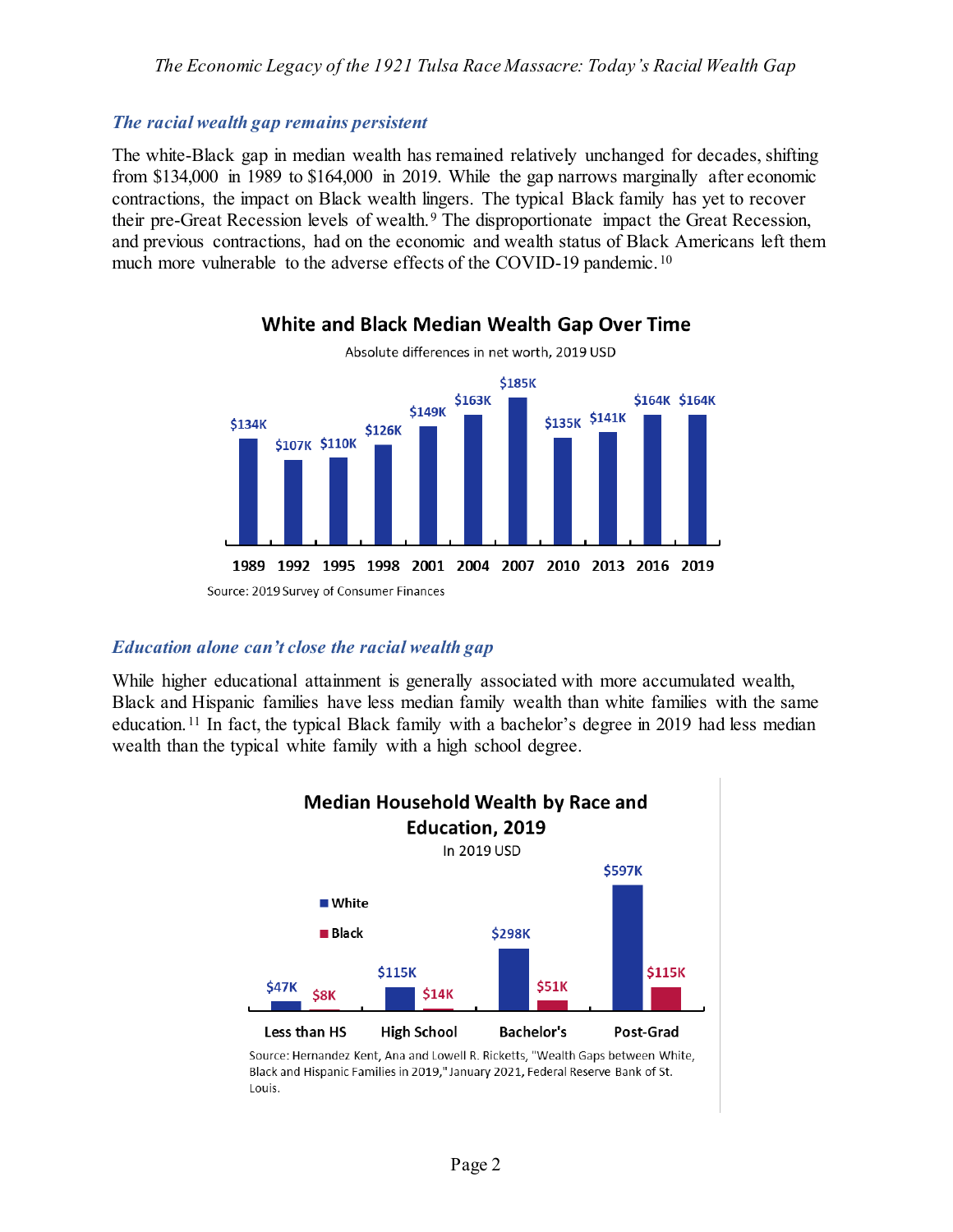# *Intergenerational transfers and homeownership play a vital role*

Intra-family transfers are the primary source of wealth for most Americans with positive net worth. In fact, inheritances, bequests and intra-family transfers account for more of the racial wealth gap than any other demographic and socioeconomic indicators including education, income and household structure.<sup>[12](#page-3-11)</sup> In 2019, nearly 30 percent of white families reported having received an inheritance or gift, compared to about 10 percent of Black families.<sup>[13](#page-3-12)</sup>

The 1921 Tulsa Race Massacre serves as a reminder of the uncomfortable truth that the inability of Black families to transfer wealth to the next generation is the product of decades of systemic racism and exclusion.<sup>[14](#page-3-13)</sup> Housing, for example, is the biggest component of wealth for many families. <sup>[15](#page-3-14)</sup> Yet, this channel is not open to the majority of Black families, as they are much less likely to own a home compared to white families (45% vs. 74%).<sup>[16](#page-3-15)</sup> White Tulsans today are nearly twice as likely to own a home as Black Tulsans.[17](#page-3-16) This is despite Black and white residents having nearly identical homeownership rates in 1920.<sup>[18](#page-4-0)</sup> There is also a significant national gap in home values; the typical white families' home value is \$230,000, while the typical Black families' home value is \$150,000.[19](#page-4-1) This is because the value of Black homes are based on racism, as home values decline once more than 10% of homeowners in a neighborhood are Black.[20](#page-4-2)

## *Structural solutions are needed to close the racial wealth gap*

The focus on individuals achieving their own social mobility via education and financial literacy is insufficient in addressing the racial wealth gap. Structural solutions are required. To start, the H.R. 40's creation of a commission to study reparations with H.R. 40 marks a vital step in facing up to our Nation's past.[21](#page-4-3) Because a key predictor of the financial success of a child is the wealth level of their parents, baby bonds or trusts should also be part of the solution.<sup>[22](#page-4-4)</sup> An interestbearing account for each child in America would ensure that when they turn 18, they have an asset to finance their education, start a business, or buy a home.<sup>[23](#page-4-5)</sup>

Structural solutions must also account for the manner in which the tax code perpetuates the racial wealth gap via tax subsidies for marriage, higher education, and gifts and inheritances. For example, Black college graduates are more likely to send money to their parents, depleting their wealth, while white college graduates are more likely to receive money from their parents enabling them to build wealth. While the gifts and inheritances are received tax-free, the financial transfers by Blacks to help support family members are not tax deductible. [24](#page-4-6)

Any plan to bridge the racial wealth gap must include financial integration and a means to acquire capital.[25](#page-4-7) Nearly half (46%) of Black Americans are unbanked or underbanked, while about 14% of whites are in the same category.[26](#page-4-8) Plans to narrow the racial wealth divide must also reverse the damage of redlining via housing and mortgage programs including down payment assistance, mortgage insurance, public housing development, and vouchers.[27](#page-4-9)

While none of the policies above will close the racial wealth gap alone, they can form part of a broad basket of policy solutions each contributing to help narrow the divide one hundred years after the destruction of Black lives, wealth, and financial independence in Tulsa.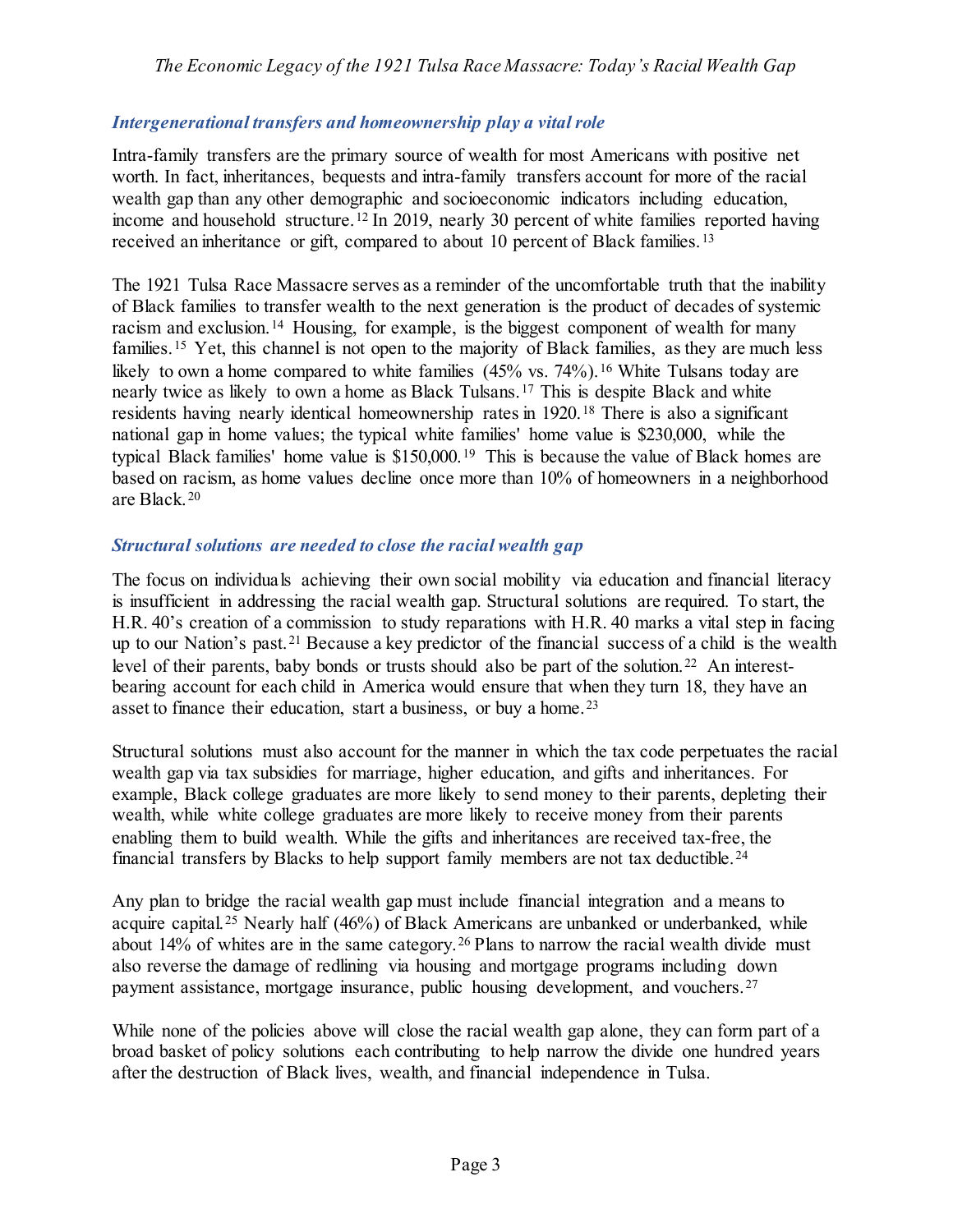$\overline{a}$ 

```
in-wealth-by-race-and-ethnicity-in-the-2019-survey-of-consumer-finances-20200928.htm 14 Community Service Council. "Tulsa Equality Indicators – Annual Report 2020." 2020.
```

```
https://www.csctulsa.org/wp-content/uploads/2021/03/EI-Report_Tulsa_2020.pdf Darity, William and Mullen, A.
Kirsten. "William Darity and A. Kirsten Mullen on Direct Payments to Close the Racial-Wealth Gap." May 2021. 
The Economist. https://www.economist.com/by-invitation/2021/05/18/william-darity-and-a-kirsten-mullen-on-<br>direct-payments-to-close-the-racial-wealth-gap
```

```
<sup>15</sup> Bhutta, Neil, Chang, Andrew C., Dettling, Lisa J. and Hsu, Joanne W. Disparities in Wealth by Race and
Ethnicity in the 2019 Survey of Consumer Finances – FEDS Notes. September 2020. The Federal Reserve. 
https://www.federalreserve.gov/econres/notes/feds-notes/disparities-in-wealth-by-race-and-ethnicity-in-the-2019-
```

```
<sup>16</sup> United States Census Bureau. Quarterly Residential Vacancies and Homeownership, First Quarter 2021. April 2021. https://www.census.gov/housing/hvs/files/currenthyspress.pdf
```
<span id="page-3-16"></span><sup>17</sup> Community Service Council. "Tulsa Equality Indicators – Annual Report 2020." 2020. [https://www.csctulsa.org/wp-content/uploads/2021/03/EI-Report\\_Tulsa\\_2020.pdf](https://www.csctulsa.org/wp-content/uploads/2021/03/EI-Report_Tulsa_2020.pdf)

<span id="page-3-0"></span><sup>1</sup> Burch, Audra D.S., Griggs, Troy, Gröndahl, Mika, Huang, Lingdong, Parshina-Kottas, Yuliya, Singhvi, Anjali, Wallace, Tim, White, Jeremy and Williams, Josh. "What the Tulsa Massacre Destroyed." May 2021. *The New York Times*[. https://www.nytimes.com/interactive/2021/05/24/us/tulsa-race-massacre.html](https://www.nytimes.com/interactive/2021/05/24/us/tulsa-race-massacre.html)

<span id="page-3-1"></span><sup>2</sup> Burch, Audra D.S., Griggs, Troy, Gröndahl, Mika, Huang, Lingdong, Parshina-Kottas, Yuliya, Singhvi, Anjali, Wallace, Tim, White, Jeremy and Williams, Josh. "What the Tulsa Massacre Destroyed." May 2021. *The New York Times*[. https://www.nytimes.com/interactive/2021/05/24/us/tulsa-race-massacre.html](https://www.nytimes.com/interactive/2021/05/24/us/tulsa-race-massacre.html)

<span id="page-3-2"></span><sup>3</sup> Fenwick, Ben. "The Massacre That Destroyed Tulsa's Black Wall Street." July 2020. *The New York Times*. <https://www.nytimes.com/2020/07/13/us/tulsa-massacre-graves-excavation.html> <sup>4</sup> Merrefield, Clark. "The 1921 Tulsa Race Massacre and the Financial Fallout." June 2020. *The Harvard Gazette*.

<span id="page-3-4"></span><span id="page-3-3"></span><https://news.harvard.edu/gazette/story/2020/06/the-1921-tulsa-race-massacre-and-its-enduring-financial-fallout/><br>
<sup>5</sup> Merrefield, Clark. "The 1921 Tulsa Race Massacre and the Financial Fallout." June 2020. *The Harvard Gaze* 

<span id="page-3-5"></span> $\overline{6}$ Burch, Audra D.S., Griggs, Troy, Gröndahl, Mika, Huang, Lingdong, Parshina-Kottas, Yuliya, Singhvi, Anjali, Wallace, Tim, White, Jeremy and Williams, Josh. "What the Tulsa Massacre Destroyed." May 2021. *The New York* 

<span id="page-3-6"></span><sup>&</sup>lt;sup>7</sup> Albright, Alex, Feigenbaum, James and Nunn, Nathan. "After the Burning: The Economic Effects of the 1921 Tulsa Race Massacre." July 2020[. https://scholar.harvard.edu/files/nunn/files/tulsa.pdf](https://scholar.harvard.edu/files/nunn/files/tulsa.pdf)

<span id="page-3-7"></span><sup>8</sup> Biu, Ofronama, Hamilton, Darrick, Famighetti, Christopher, Richey, Kate, and Solomon-Simmons, Damario. "The Color of Wealth in Tulsa, OK Report." The Institute on Race and Political Economy at the New School and the Justice for Greenwood Foundation, Inc. Forthcoming, 2021.<br><sup>9</sup> Bhutta, Neil, Chang, Andrew C., Dettling, Lisa J. and Hsu, Joanne W. Disparities in Wealth by Race and Ethnicity

<span id="page-3-8"></span>in the 2019 Survey of Consumer Finances – FEDS Notes. September 2020. The Federal Reserve. [https://www.federalreserve.gov/econres/notes/feds-notes/disparities-in-wealth-by-race-and-ethnicity-in-the-2019-](https://www.federalreserve.gov/econres/notes/feds-notes/disparities-in-wealth-by-race-and-ethnicity-in-the-2019-survey-of-consumer-finances-20200928.html)

<span id="page-3-9"></span><sup>&</sup>lt;sup>10</sup> Broady, Kristen, Edelberg, Wendy, McIntosh, Kriston and Moss, Emily. "The Black-white Wealth Gap Left Black Households More Vulnerable." December 2020. *Brookings*[. https://www.brookings.edu/blog/up](https://www.brookings.edu/blog/up-front/2020/12/08/the-black-white-wealth-gap-left-black-households-more-vulnerable/)[front/2020/12/08/the-black-white-wealth-gap-left-black-households-more-vulnerable/](https://www.brookings.edu/blog/up-front/2020/12/08/the-black-white-wealth-gap-left-black-households-more-vulnerable/)

<span id="page-3-10"></span> $\frac{11}{11}$  Hernández Kent, Ana and Ricketts, Lowell R. "Wealth Gaps between White, Black and Hispanic Families in 2019." January 2021. *St. Louis Fed On the Economy Blog*[. https://www.stlouisfed.org/on-the](https://www.stlouisfed.org/on-the-economy/2021/january/wealth-gaps-white-black-hispanic-families-2019)[economy/2021/january/wealth-gaps-white-black-hispanic-families-2019](https://www.stlouisfed.org/on-the-economy/2021/january/wealth-gaps-white-black-hispanic-families-2019)

<span id="page-3-11"></span><sup>&</sup>lt;sup>12</sup> Darity, William and Hamilton, Darrick. "Can 'Baby Bonds' Eliminate the Racial Wealth Gap in Putative Post-Racial America?" September 2010. *The Review of Black Political Economy*.

https://www.researchgate.net/publication/227301907 Can 'Baby Bonds' Eliminate the Racial Wealth Gap in P

<span id="page-3-12"></span>[utative\\_Post-Racial\\_America](https://www.researchgate.net/publication/227301907_Can_)<br><sup>13</sup> Bhutta, Neil, Chang, Andrew C., Dettling, Lisa J. and Hsu, Joanne W. Disparities in Wealth by Race and Ethnicity in the 2019 Survey of Consumer Finances – FEDS Notes. September 2020. The Federal Reserve. [https://www.federalreserve.gov/econres/notes/feds-notes/disparities-in-wealth-by-race-and-ethnicity-in-the-2019](https://www.federalreserve.gov/econres/notes/feds-notes/disparities-in-wealth-by-race-and-ethnicity-in-the-2019-survey-of-consumer-finances-20200928.html) [survey-of-consumer-finances-20200928.html](https://www.federalreserve.gov/econres/notes/feds-notes/disparities-in-wealth-by-race-and-ethnicity-in-the-2019-survey-of-consumer-finances-20200928.html) https://www.federalreserve.gov/econres/notes/feds-notes/disparities-